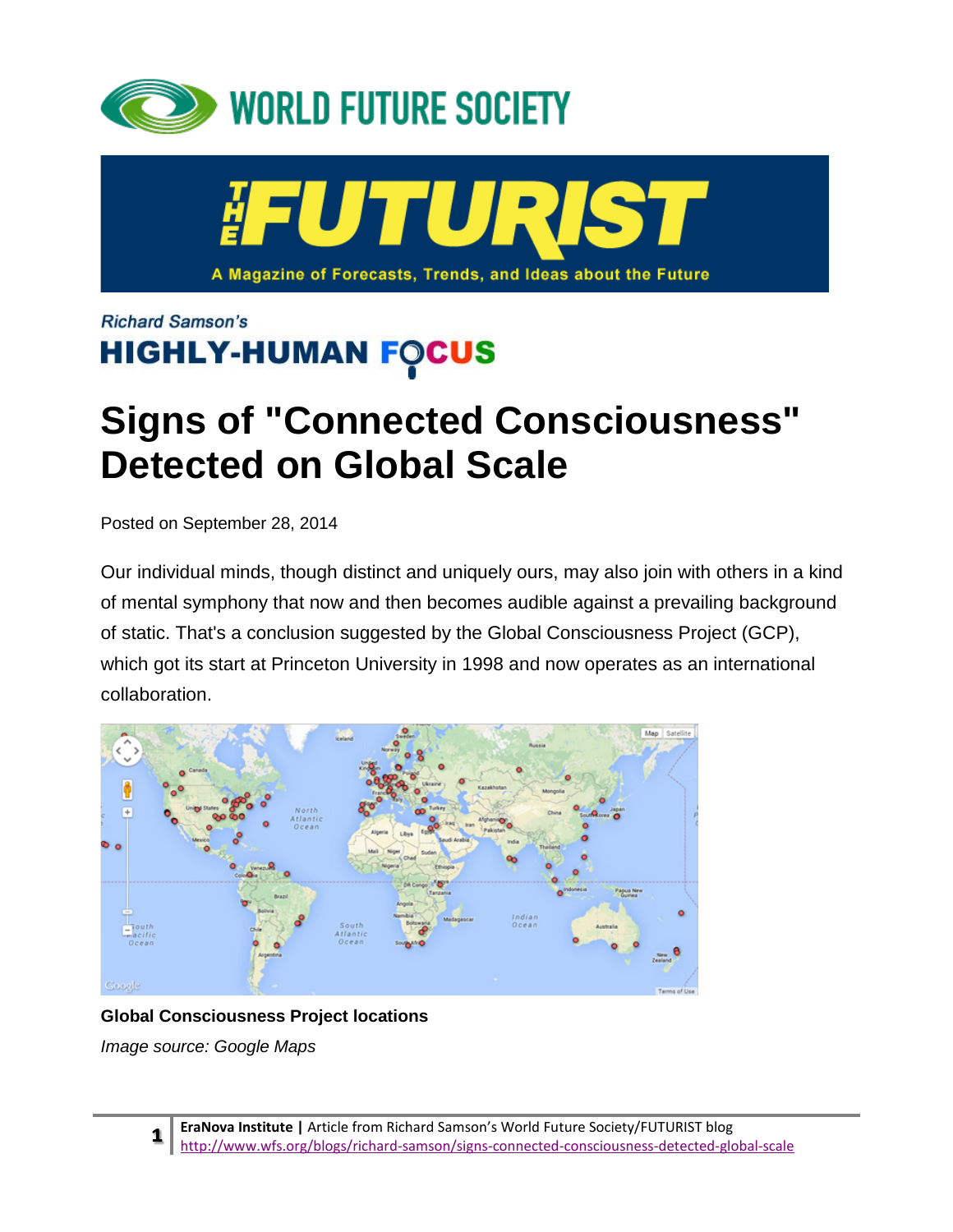After 16 years of monitoring more than 480 world events, researchers report strong evidence of some kind of transpersonal mentality that seems to emerge when many people share a common concern or experience. At such times, a global network of devices employing quantum tunneling has found weak but definite signs of coherence arising out of background "noise" or randomness.

Although the evidence has been known by specialists for years, it has grown so strong it now warrants public attention. And it comes at a time when the materialistic assumptions of traditional science, particularly physics, are being challenged.

The measured effect, though faint and fickle, is statistically significant to an extremely high degree, according to the researchers. It shows up during times of crisis or celebration, such as an earthquake or New Year's Eve, when millions of people focus on the same thing at the same time.

Although far from final and definitive, the research suggests that our minds may not be bounded by our heads but somehow extend out into the world and commingle, at least at times. "What we can interpret from our experiments is that we really are interconnected," says Roger Nelson, GCP's Director. "Human beings are simply not isolated islands of consciousness."

### **The Research in a Nutshell**

The detection system is a global network of random number generators (RNGs) based on quantum tunneling. Up to 70 are active at any one time. Each RNG outputs a continuous stream of completely unpredictable zeroes and ones. The stream ordinarily averages out at 50% ones and 50% zeros, just as flipping coins tends to produce roughly equal heads and tails over time. The RNG data are transmitted to a central archive for later analysis.

When events engage millions of minds and hearts at once, structure seems to emerge out of what would otherwise be randomness. The global network departs a bit from the normal generation of random ones and zeros. The RNGs' behaviors become slightly correlated and the system as a whole appears to shift toward coherence.

It doesn't happen every time, but often enough and strongly enough to produce compelling statistics. The chart below shows the combined output of the RNG network before, during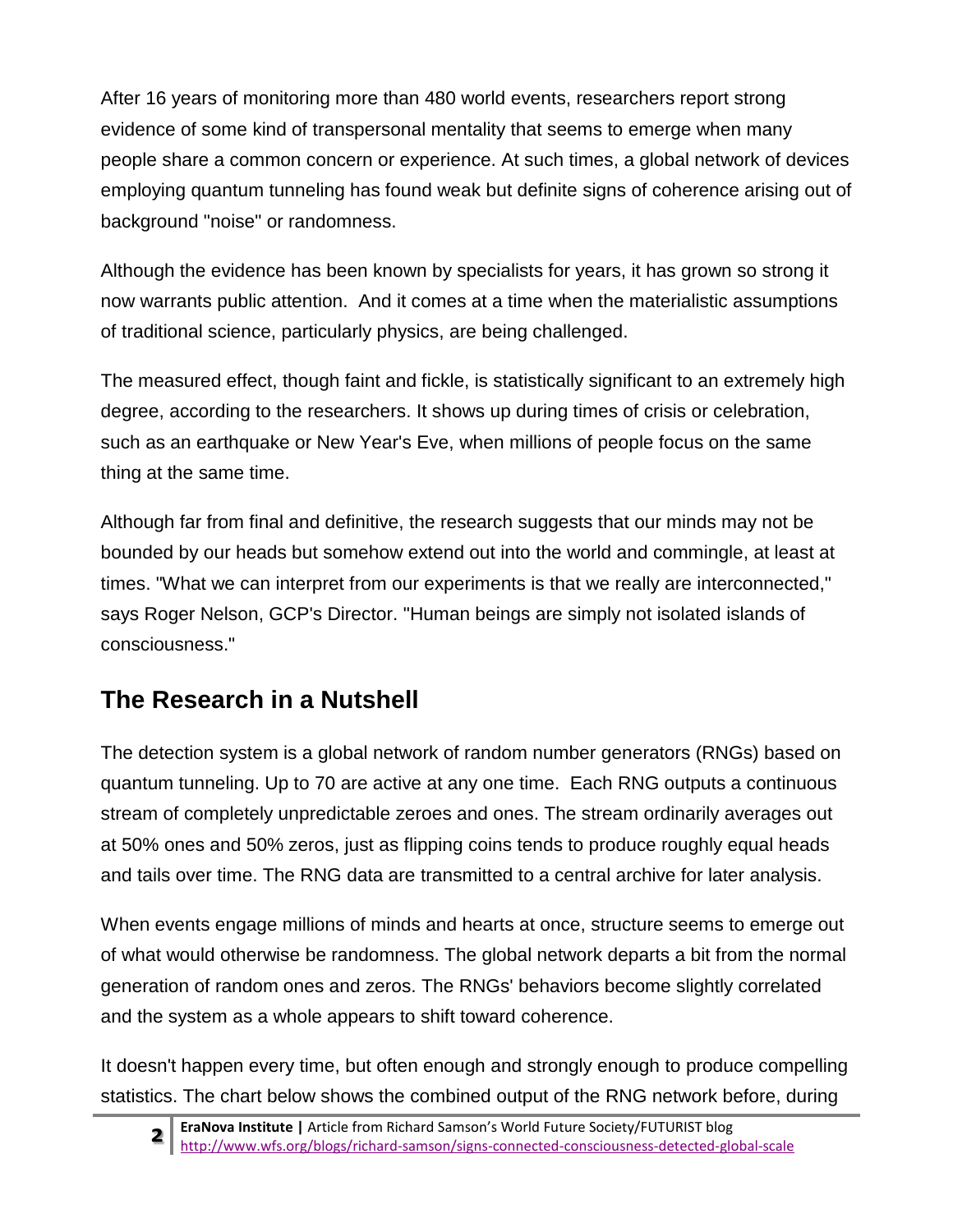and after 9/11/2001, the day the Pentagon and World Trade Center were attacked. The odds that the apparent structure in the project database for that day is due to chance are about one in 32, considered statistically significant. When this event's data are combined [with that of other events studied on other days, the odds against chance r](http://api.ning.com/files/mClk6LlNRyv31XMW1bWSUN0LQces6nHjmZ*6yPVEZA8wCTQLKUS1-VC1DFClCvlT*1Ya1VG379bMb7B3dsrsH7NbanEO6yWm/911_REG_results.jpg)ise exponentially.



**Output of Global Consciousness Project computers on 9/11/2001** *Image source: Global Consciousness Project*

Many types of events have been studied: natural disasters, religious holidays, airline crashes, military invasions, acts of terror, peace vigils, and political events such as Obama winning the presidency in 2008. The chart below summarizes the aggregate results of all studies.

The jagged red line shows the accumulating excess of empirically developed scores relative to expectation for the complete dataset of defined events. The odds against chance are more than a trillion to one, after more than 480 studies. As additional events have been studied, the degree of significance has steadily increased.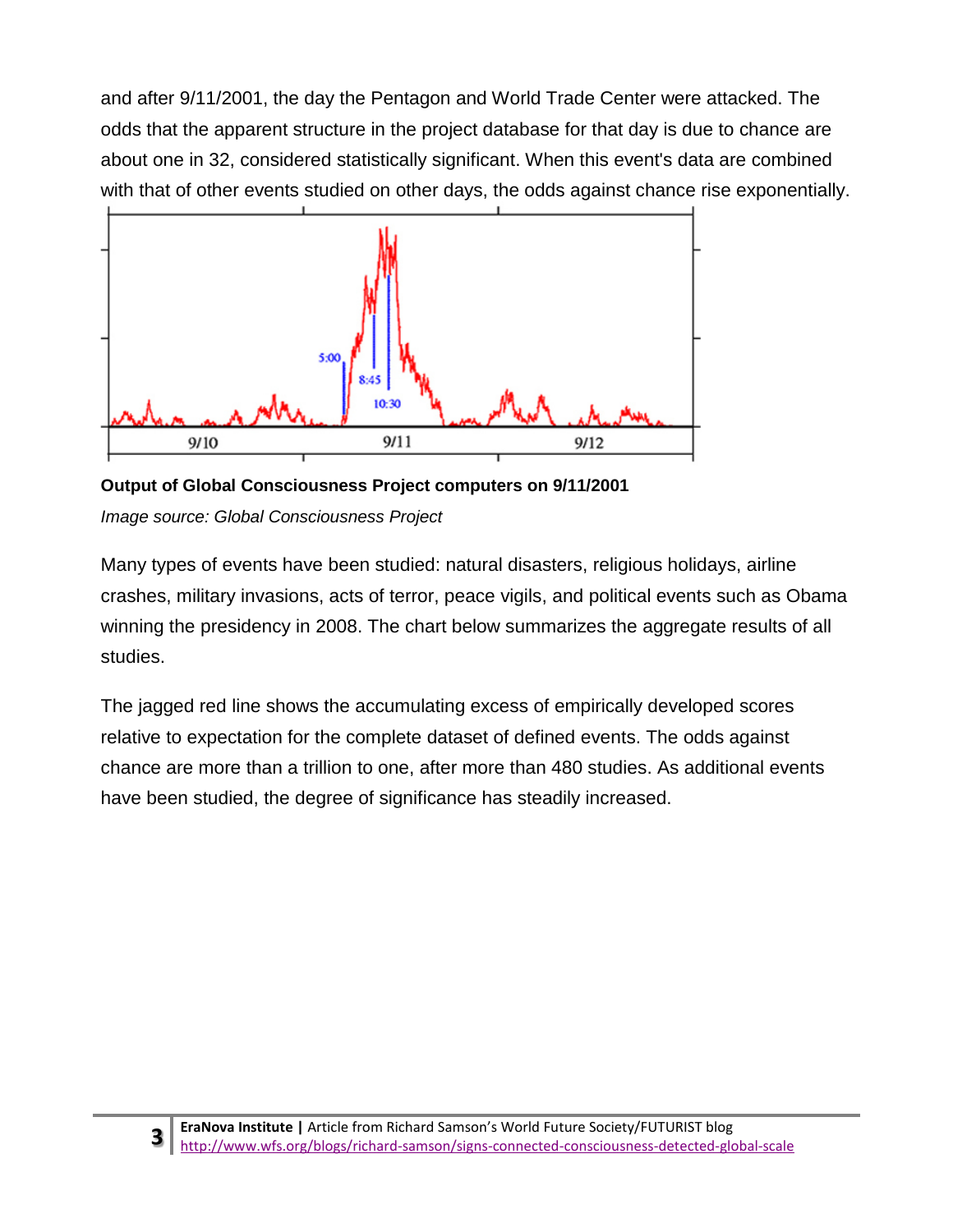

**Aggregate results of Global Consciousness Project studies through August 2014** *Image source: Global Consciousness Project*

All efforts to invalidate the data or the conclusions have so far failed. For example, the team compared earthquakes that occurred under the ocean to those occurring on land. The prediction was that only the land-based quakes would produce a significant effect, since quakes at sea have hardly any impact on people. The RNG readings validated this prediction.

No one knows exactly why and how such deviations from chance happen. But they do. For a more detailed description, see the Deeper Explanation section, below. For complete information, see the [Global Consciousness Project.](http://global-mind.org/)

# **The Bottom Line?**

"We can conclude," says Nelson, "that there really are effects of consciousness in the world, unexpected correlations in our network of random devices. Something is going on, and the most likely conclusion is that there is an interconnection of consciousness at deeply hidden levels between people and among people across the globe."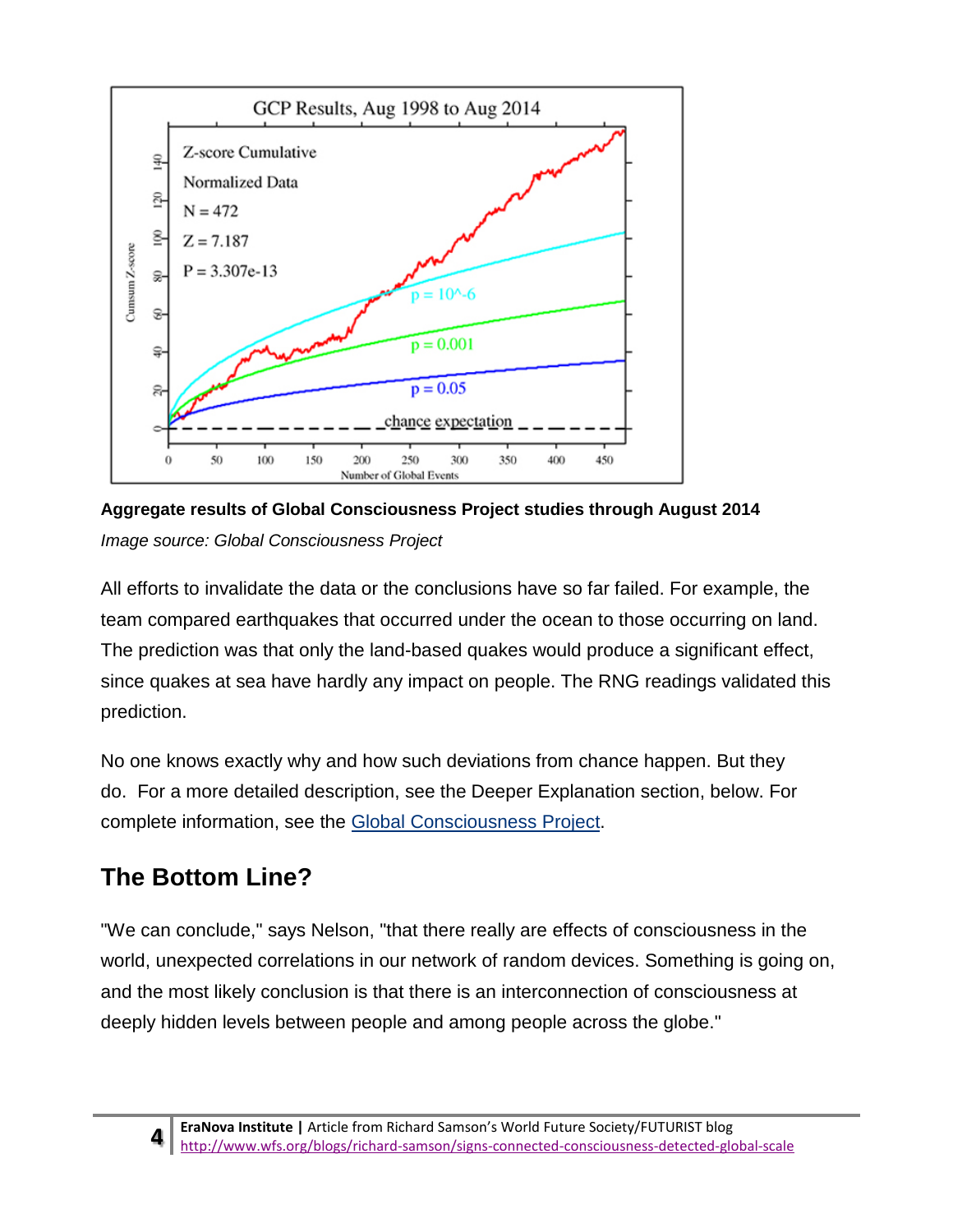# **Why Is It News Now?**

Results of the GCP studies have been published on many occasions over the past 16 years, but never widely noted by the general media. Now may be the time to start paying attention.

Why? For one thing, the statistical certainty has mounted to the point that it's hard to ignore. Toward the end of 1998, the odds against chance started exceeding one in 20, an acceptable level in many disciplines. Then, with added studies, the level of certainty began to zoom. By the year 2000, the odds against chance exceeded one in 1,000; and in 2006, they broke through the one in a million level; they're now more than one in a trillion with no upper limit in sight.

This far exceeds the bar for statistical significance used in many fields, such as medicine and weather forecasting. Odds against chance ranging from 20-to-one to 100-to-one are commonly considered sufficient. The certainty level is set unusually high for the Higgs Boson; data for validating its existence are considered acceptable if they exceed one in 3.5 million. The GCP level of statistical certainty is now more than 285,000 times greater than that.

In addition to the mounting weight of the evidence, there's another reason it may be newsworthy now. It could help alter a mindset that perpetuates our problems. As Nelson puts it, "The more we understand we're all 'one,' as the sages of all cultures put it, the better able we'll be to shift our activities to realize our huge, wonderful potential." Without a course change, he adds, "we may not have a future at all."

# **Long-term Significance**

Small indications often portend big developments. Tenuous evidence of connected consciousness might be the sprouting seed of something. What?

An early student of global awareness was Pierre Teilhard de Chardin, 1881-1955, the French philosopher, Jesuit priest, paleontologist and geologist. Teilhard refined Vladimir Vernadsky's concept of noosphere (the ultimate sphere of consciousness) and conceived the idea of the Omega Point. That's the level of maximum complexity, coherence and consciousness that would be the end point of evolution, he said. Aided by technology and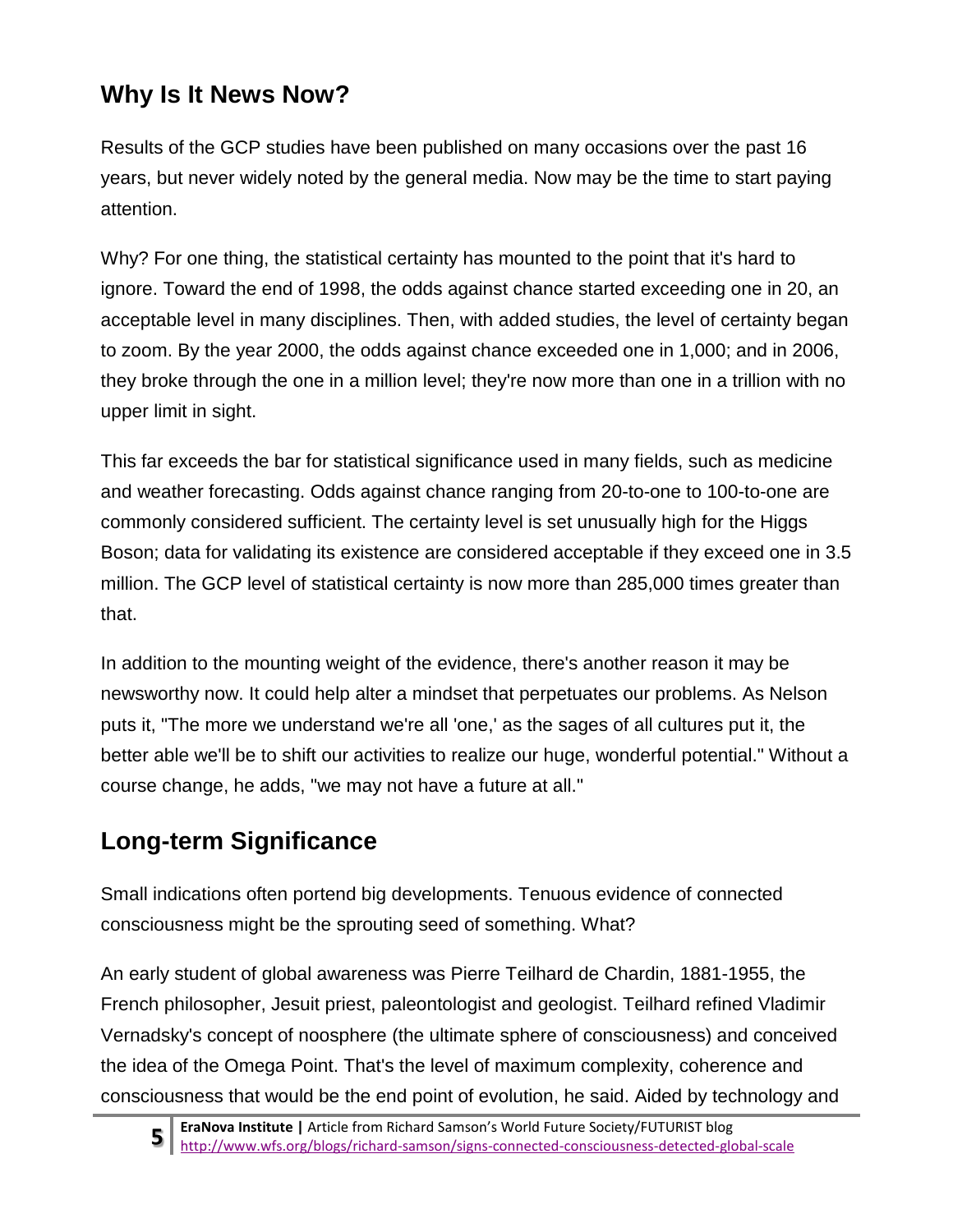prompted by population growth, the earth as a whole would eventually become conscious, embracing and enriching each individual's awareness, Teilhard argued.



**Is a "mental symphony" tuning up?** *Image sources: musical notes, ClipArt Best; earth, NASA*

Nelson speculates that we may be witnessing the first flickers of such an eventuality. "What we see in the global consciousness correlations may be some very faint version of Teilhard's noosphere," he says. It may take 10,000 years to materialize, he cautions. But we might enjoy the flickers along the way.

# **Social Implications Today**

Solid evidence that consciousness is global and mutual could have a salutary effect by prompting reconsideration of the assumption dominating our era: that matter rules. But what if mind rules? That's the big question implied by the research; and a widespread consideration of it could prove liberating.

Toward that end and with the noosphere vision in mind, now may be the time, Nelson suggests, for a shift from biological evolution to conscious evolution – the intentional enhancement of individual, group, and global consciousness. "To make a real difference," he says, "what we'd need are perhaps 100 million people, out of the seven billion on the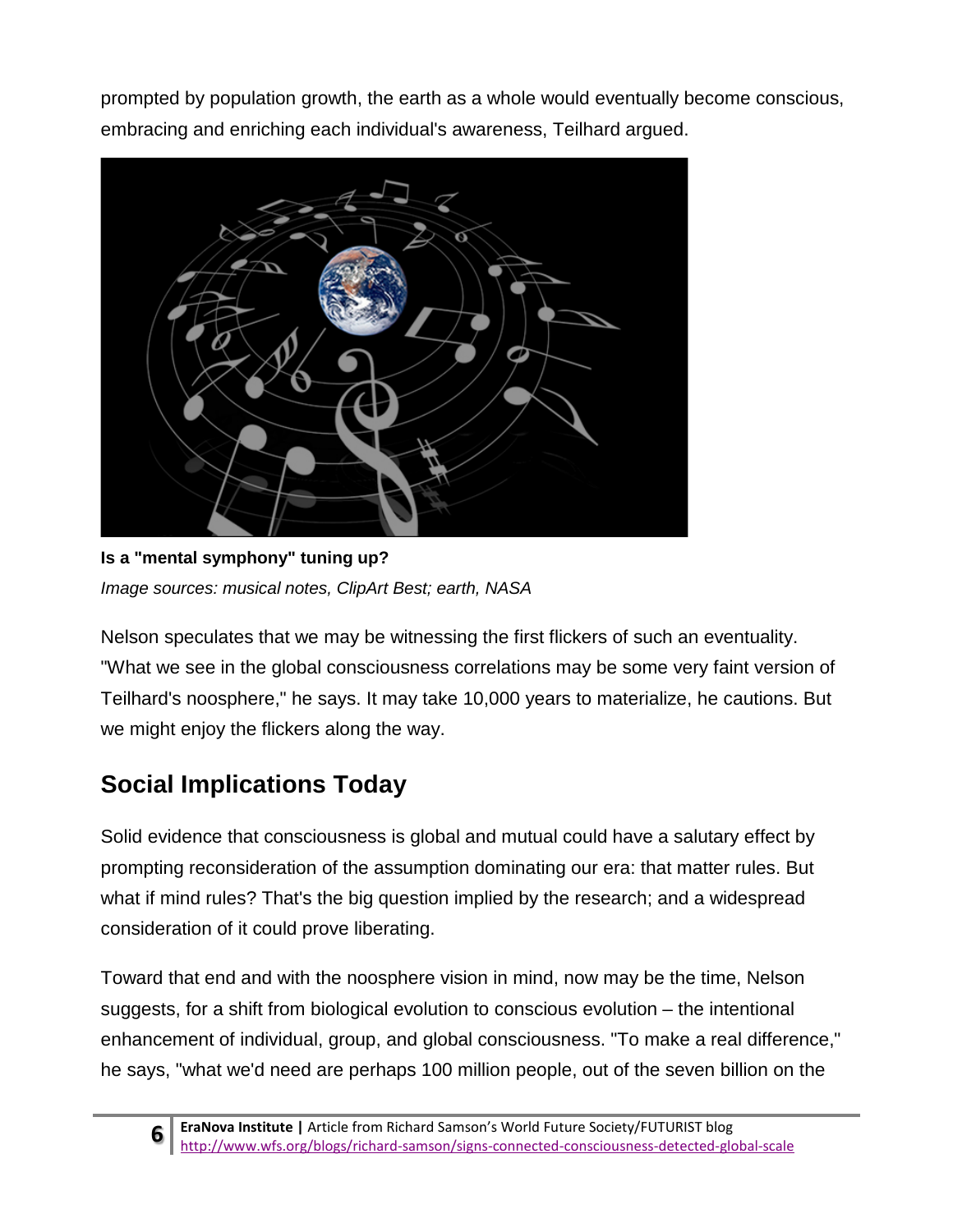planet, all becoming deeply persuaded and able to work on a kind of conscious evolution strategy."

A realistic optimist, Nelson also offers a more modest proposal. "What we can all do," he says, "is learn to live in the world in a positive, accepting fashion, in which case the world will roll out toward its future, taking us along on a probably more pleasant ride."



**Roger Nelson, GCP Director** *Image source: Global Consciousness Project*

# **Research Background**

Controlled laboratory research on interactions of consciousness with physical random systems began in the 1960's. Helmut Schmidt at Boeing Laboratories conducted the first large database experiments, followed by other researchers through the 60's and 70's.

In 1979, Robert Jahn established the [Princeton Engineering Anomalies Research](http://www.princeton.edu/~pear/)  [\(PEAR\)](http://www.princeton.edu/~pear/) laboratory at Princeton University. A key aim was to study whether sensitive electronic devices might be affected by special states of consciousness including strong emotions and directed intention. Nelson joined the PEAR group in 1980.

In the late 1990's Nelson and others laid the groundwork for what became the Global Consciousness Project (GCP). Co-developers include Greg Nelson, John Walker, Dean Radin, Paul Bethke, Richard Adams, Peter Bancel, and Rick Berger. The [full list](http://global-mind.org/programming.html) includes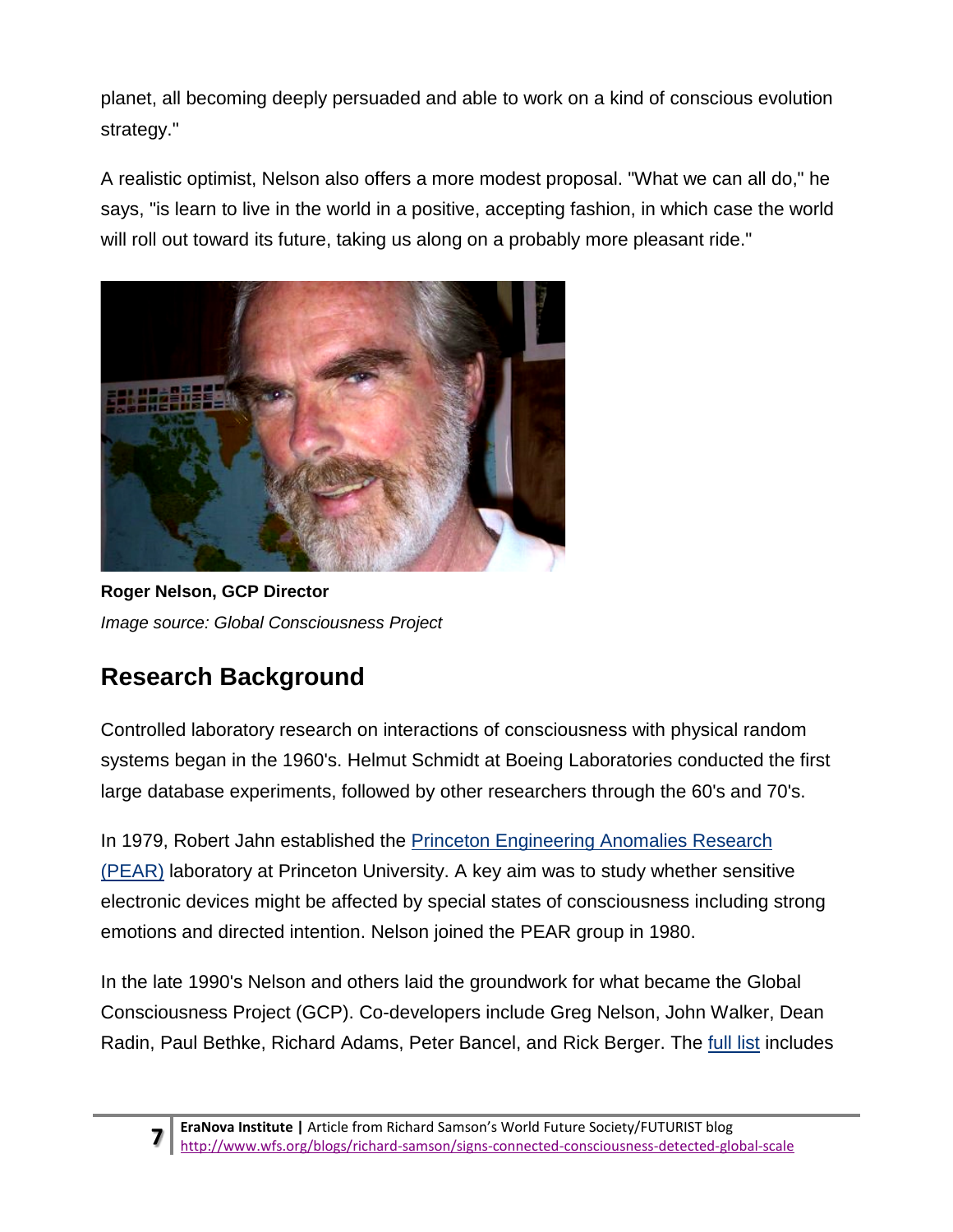many others. A logistical home for the GCP is provided by the Institute of Noetic Sciences [\(IONS\),](http://www.noetic.org/research/project/global-consciousness-project/) founded by Apollo 14 astronaut Edgar Mitchell.

Much more research needs to be done, Nelson says. With increased public attention and funding, new knowledge and practical outcomes could accelerate.

### **Deeper Explanation**

Nelson supplies a more nuanced picture of the research in a Q-and-A exchange with the author:

**SAMSON:** You have said your research reveals signs of a conscious influence, but it's not something that should be called mental "signals." Could you explain?

**NELSON:** Technically, we analyze the random data produced by the devices, and we discover weak or subtle signals emerging from the noise that the devices are designed to produce. The actual nature of the signals is correlations that should not exist between the devices. So the devices have not actually "found" signals; they are the source of the noise or signals that sometimes arise during moments of shared emotion and functional mass consciousness.

**SAMSON:** How, exactly, are the periods of mass consciousness manifested in the data?

**NELSON:** What distinguishes such moments is that the behaviors of the far-flung RNGs become slightly correlated. We don't look directly at the proportion of ones or zeros. We just calculate a composite measure of variance across all the RNGs in the network. That variance measure responds to mean shifts in either direction and more so if two or more RNGs shift in the same direction. It is as if a (non-energetic) field blanketed the whole earth and thus all the RNGs in the GCP network, and subtly modulated their behavior.

The basic effects we see in the data are more complicated than changing the percentage of ones and zeros, and indeed we don't look for such changes directly. What we measure is best described as correlated changes of the RNG behavior. That is, the RNGs, which are designed to be fundamentally independent random sources, and which are moreover separated by global distances (average separation 7,000 kilometers), ought to have